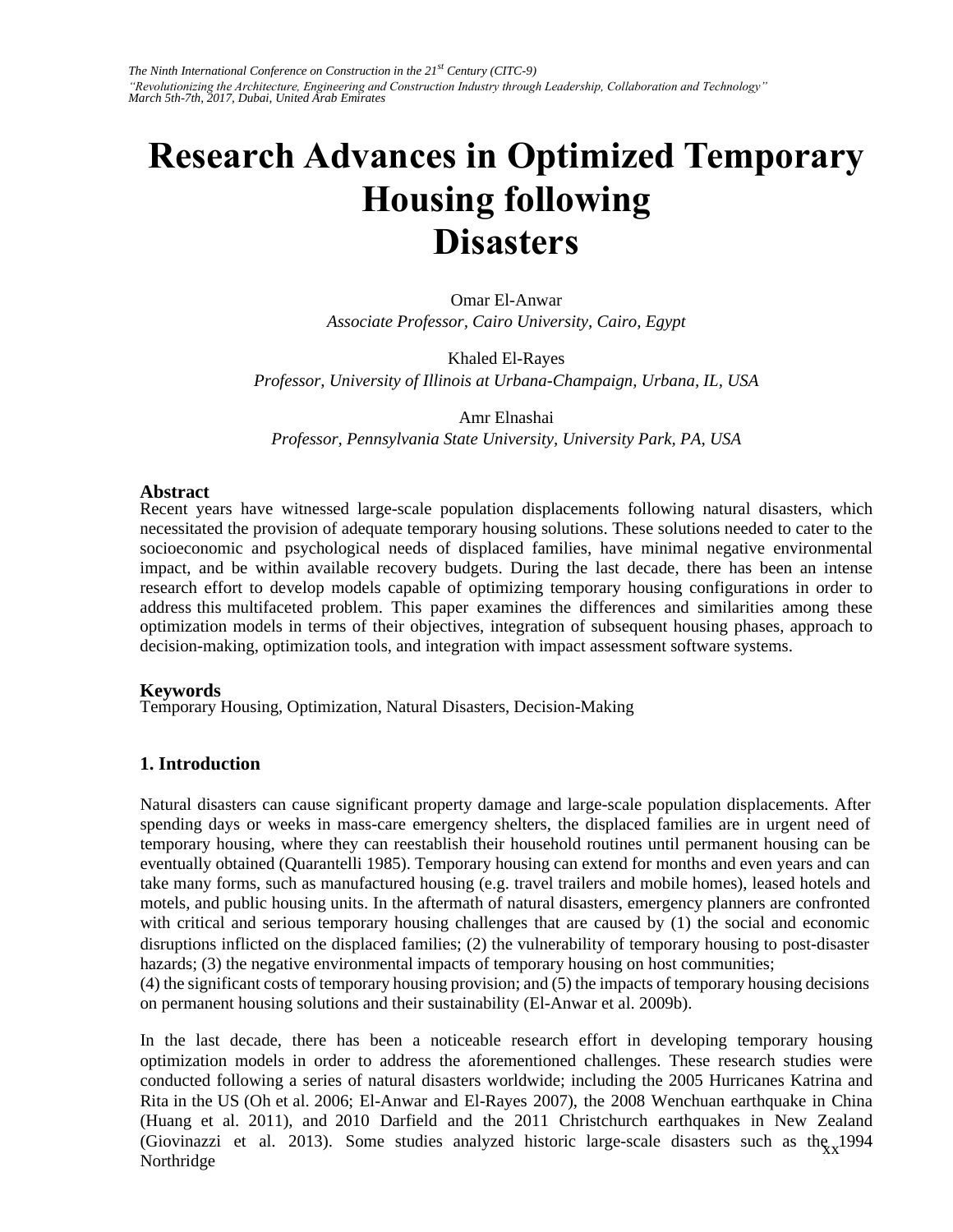earthquake in the US (El-Anwar et al. 2008) and potential disasters such as the New Madrid Earthquake in TN (El-Anwar et al. 2011) and an earthquake along the Mosha fault in Tehran, Iran (Hosseini et al. 2016). The objectives of this paper is to analyze the differences and similarities of these research studies and their developed models in terms of (1) optimization objectives; (2) integration of subsequent housing phases; (3) approach to decision making; (4) optimization tools; and (5) integration with impact assessment software systems.

## **2. Optimization Objectives**

This section presents the main single and multi-objective optimization models developed to support temporary housing decisions. These models are categorized in the following subsections based on their objectives that focused on (1) displacement distances; (2) experienced socioeconomic disruptions; (3) spread of panic; (4) housing structural safety; (5) environmental impacts; and (6) public expenditures.

## Families' Displacement Distances:

Displacement distance is an important factor affecting displaced families' post-disaster recovery and welfare. Accordingly, minimizing the families' displacement distances was among the objectives to be addressed by some of the early studies. However, studies used different definitions to displacement distances. First, El-Anwar and El-Rayes (2007) computed the displacement distance as the distance between the assigned temporary housing unit and the preferred location by families, which can be represented by the zip codes selected by displaced families. Accordingly, their optimization model focused on minimizing the summation of displacement distances for all families based on that definition.

Second, Rakes et al. (2014) developed an optimization model to assigning families to temporary housing locations based on their distance from the family's preferred location and the closest educational and healthcare facilities based on the family's needs. This model selected housing locations that address some defined needs for each family, but did not consider the family's preferences among those needs.

Third, El-Anwar and Chen (2013) formulated a displacement distance equivalency index that utilized the Analytical Hierarchy Process to evaluate the average distance of a proposed housing location based on two categories of individually specified needs. The first category represents the need to be close to specific services that can be available in various locations; such as public schools, healthcare facilities, and public transportation. The second category represents location-specific needs, such jobs and the pre-disaster housing location. Accordingly, the developed optimization model minimizes the displacement distance equivalency index for each family.

## Experienced Socioeconomic Disruptions:

El-Anwar et al. (2010c) developed an optimization model capable of identifying the locations and types of temporary housing that would minimize the socioeconomic disruptions experienced by families. To this end, six socioeconomic disruption metrics were proposed, including (1) employment and educational opportunities; (2) displacement distance from preferred housing location; (3) temporary housing quality; (4) temporary housing delivery time; (5) capacity of the assigned temporary housing location to support the healthcare and safety needs for both the displaced families and host communities; and (6) access to essential utilities and services. It is noteworthy that the model adopted the displacement distance definition offered by El-Anwar and El-Rayes (2007). The model provided a comprehensive assessment to the housing location, but this assessment was not based on each family's specific needs and preferences.

Furthermore, the formulation proposed by El-Anwar and Chen (2013) was later incorporated in the community-based housing response pool online system developed by El-Anwar and Chen (2016). This system enables (1) housing providers to register their housing units in a pre-disaster phase and update their units availability and rental costs following the disaster occurrence; (2) displaced families to apply for temporary housing and define their socioeconomic needs and their preferences among those needs;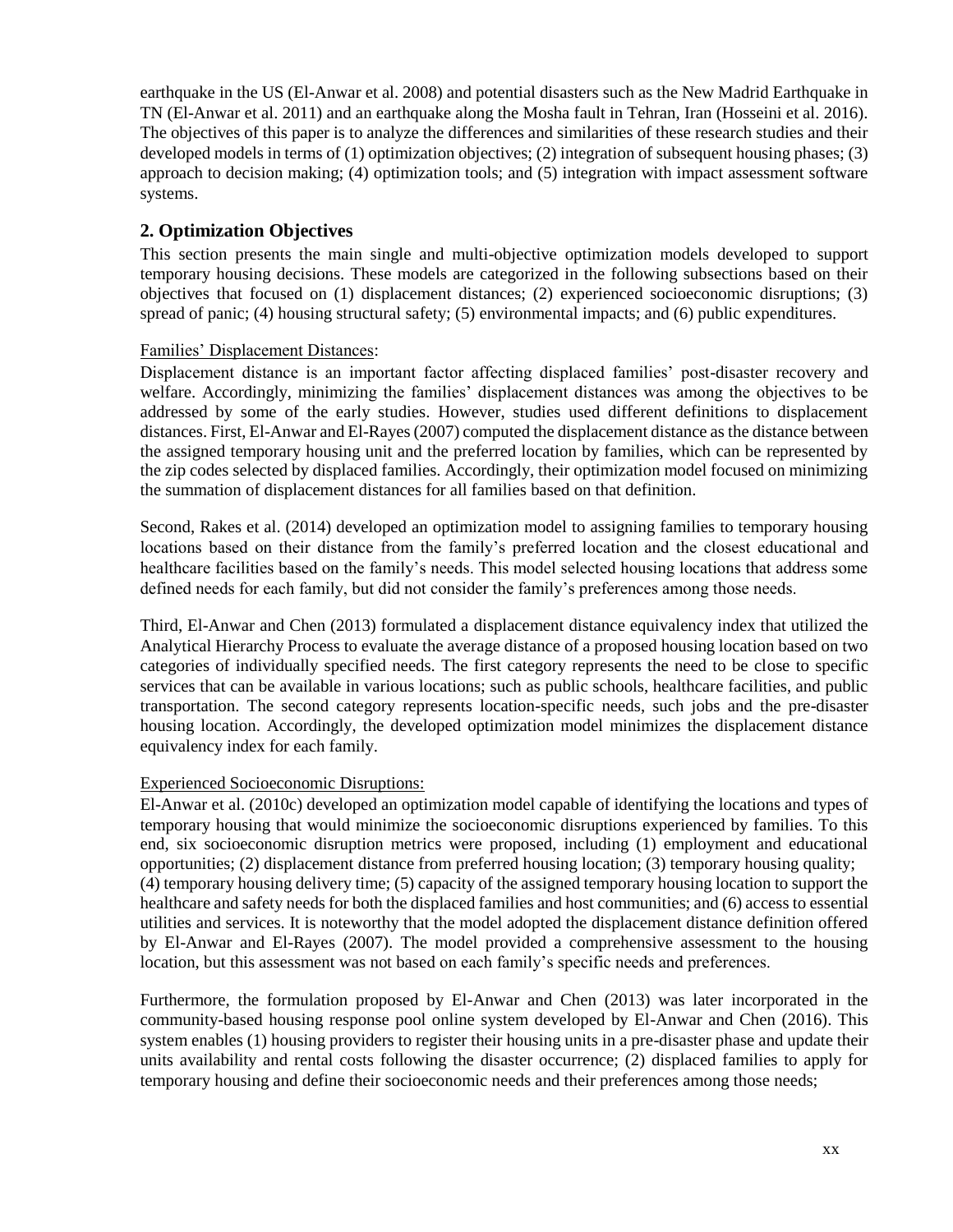and (3) emergency planners to define additional housing resources and optimize the temporary housing configurations with the objective of minimizing the overall socioeconomic disruptions.

#### Spread of Panic:

Hu et al. (2014) developed a model capable of minimizing the spread of panic among victims, cost of psychological intervention, as well as transportation and shelter building costs. The model utilized an objective function that assigned a penalty cost for each objective into a weighted single objective. The model utilized the susceptible-infective-removal model to account for the increase in the number of victims to be evacuated due to panic spread.

#### Temporary Housing Structural Safety:

El-Anwar et al. (2010a) developed an optimization model to quantify and maximize the safety of temporary housing in the presence potential post-disaster hazards, such as earthquake aftershocks. The proposed safety analysis considers a number of important factors, including (1) post-disaster hazard type and magnitude; (2) distance between temporary housing and potential hazard; and (3) housing type.

#### Environmental Impacts:

There are two main reported studies that aimed at optimizing temporary housing decisions in order to account for their environmental impacts. In the first study, El-Anwar et al. (2009b) developed a model that is capable of minimizing the adverse environmental impacts of building and maintaining temporary housing projects on host communities. The environmental impact model is designed to enable emergency management agencies to assess and minimize the environmental impacts of temporary housing plans, in compliance with the FEMA environmental review process (FEMA 2005). In the second study, Huang et al. (2011) developed a model to optimize the direction of the temporary house length in relation to the airflow field to improve the thermal environment of the housing settlement. To this end, they used computational fluid dynamics (CFD).

## Public Expenditures:

Minimizing public expenditures is a common objective in most of the aforementioned models, which utilized multi-objective optimization to account for the total cost of providing temporary housing in addition to the other objectives. The model developed by Hu et al. (2014) accounted as well for the cost of psychological intervention, because of the unique nature of their overarching objective of controlling the spread of panic among disaster victims. Furthermore, El-Anwar and Chen (2016) proposed a comprehensive cost model to compute and minimize total public expenditures by taking into account all costs related to providing and sustaining temporary housing projects during their life cycle.

It is noteworthy that El-Anwar et al. (2009a and 2009b) and Hosseini et al. (2016) proposed methodologies to incorporate most of the aforementioned objectives, including (1) minimizing socioeconomic disruptions; (2) maximizing structural safety; (3) minimizing environmental impacts; and

(4) minimizing public expenditures. The following section discusses further research efforts that aimed at incorporating the longer-term permanent housing phase in the optimization problem.

## **3- Integration of Subsequent Housing Phases**

A number of studies accounted for the long-term impacts of post-disaster short-term housing decisions. These studies offered a unique perspective to the temporary housing phase and added new optimization objectives related to the subsequent long-term housing and development phases. The first study was conducted by Oh et al. (2006) and investigated the use of agent technologies for pre-disaster temporary housing location selection. The objective was to identify the suitable location to meet the short-term need while avoiding conflicts with long-term development plans in the host communities. Agents in their model represent three stakeholder groups: government officials, disaster victims, and property owners.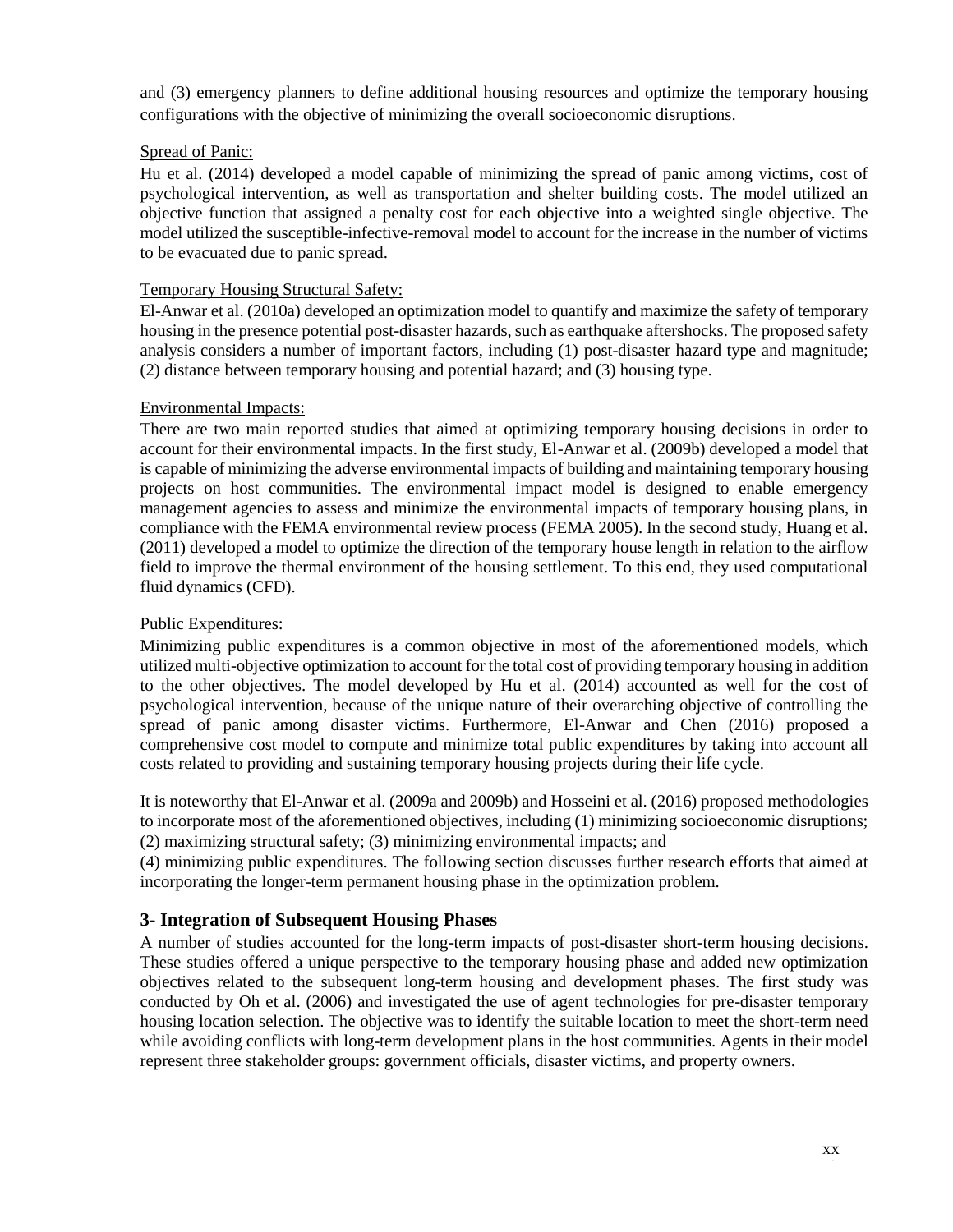The second study by El-Anwar et al. (2010b) aimed at evaluating and maximizing the sustainability of integrated housing recovery efforts under the Alternative Housing Pilot Program (AHPP). AHPP is a program funded by the US Congress in 2006 to evaluate the efficacy of non-traditional short and intermediate-term housing alternatives in case of large-scale disasters. AHHP intended to encourage housing solutions that will facilitate sustainable, permanent, quickly deployable, and affordable housing in lieu of the existing temporary housing solutions. The developed optimization model by El-Anwar et al. (2010b) incorporated a set of important metrics, which have significant impacts on the sustainability of post-disaster housing during the temporary and permanent housing phases, including (1) environmental performance; (2) social welfare; (3) life cycle cost; and (4) structural safety.

While the model developed by El-Anwar et al. (2010b) focused on the AHPP, a later model was developed by El-Anwar (2013a; 2013b) to quantify and optimize the impacts of substituting temporary housing by quickly deployable permanent housing on the social and economic welfare of displaced families as well as the required additional costs associated with these substitutions. The model identifies the optimal configurations of hybrid housing arrangements (including both temporary and permanent housing developments) to maximize the overall net socioeconomic benefit.

## **4- Approach to Decision-Making**

A number of the aforementioned models incorporated multiple social and economic metrics when identifying the optimal configuration of temporary housing alternatives that would satisfy the displaced families' needs. However, these models adopted different decision-making approaches regarding who defines the families' needs as well as their preferences among those needs. The first approach is top-down, where the decision-making authority lies with the emergency management agency. In this case, emergency planners assume all families share the same need to be close to work and educational opportunities, healthcare facilities, public transportation, etc. Furthermore, emergency planners also define the relative importance weights among those metrics (El-Anwar et al. 2009b).

A second approach allows displaced families to define their proximity needs to healthcare and k-12 education (Rakes et al. 2014). However, emergency planners still define the relative importance weights among those needs. The third approach is bottom-up, where each family defines its specific needs as well as its preferences among those needs (which is translated into relative weights in the optimization model). Accordingly, the third approach has the ability to offer customized housing solutions tailored to the needs of displaced families (El-Anwar and Chen 2013). However, that approach results in a significantly larger optimization problem, because each family is represented using a set of unique decision variables. At such scale, more effective optimization tools and model formulations are needed. The following section discusses the different optimization tools used with each of the proposed optimization models.

## **5- Optimization Tools**

Various tools have been used to optimize temporary housing decisions according to the nature and scale of the optimization problem. Table 1 lists the tools used with each of the optimization models. Genetic algorithms were first introduced because of their modeling flexibility. However, as the scale of the temporary housing problem and its associated search space increased, more efficient tools were needed. To this end, linear formulations to the temporary housing assignment problem were introduced, which include the use of mixed integer-linear programming and the modified Hungarian algorithm. This is attributed to the reported effectiveness and efficiency of these formulations (Kandil et al. 2010), where the model effectiveness refers to the quality of generated solutions and its efficiency refers to the required computational time. With these modeling advancements, the computational time to solve large-scale problem was reduced from days to minutes (El-Anwar and Chen 2014). It is noted that enumeration was used but with much smaller search spaces (Huang et al. 2011) and agent-based simulation was used to address the unique modeling needs of the formulation proposed by Oh et al. (2006).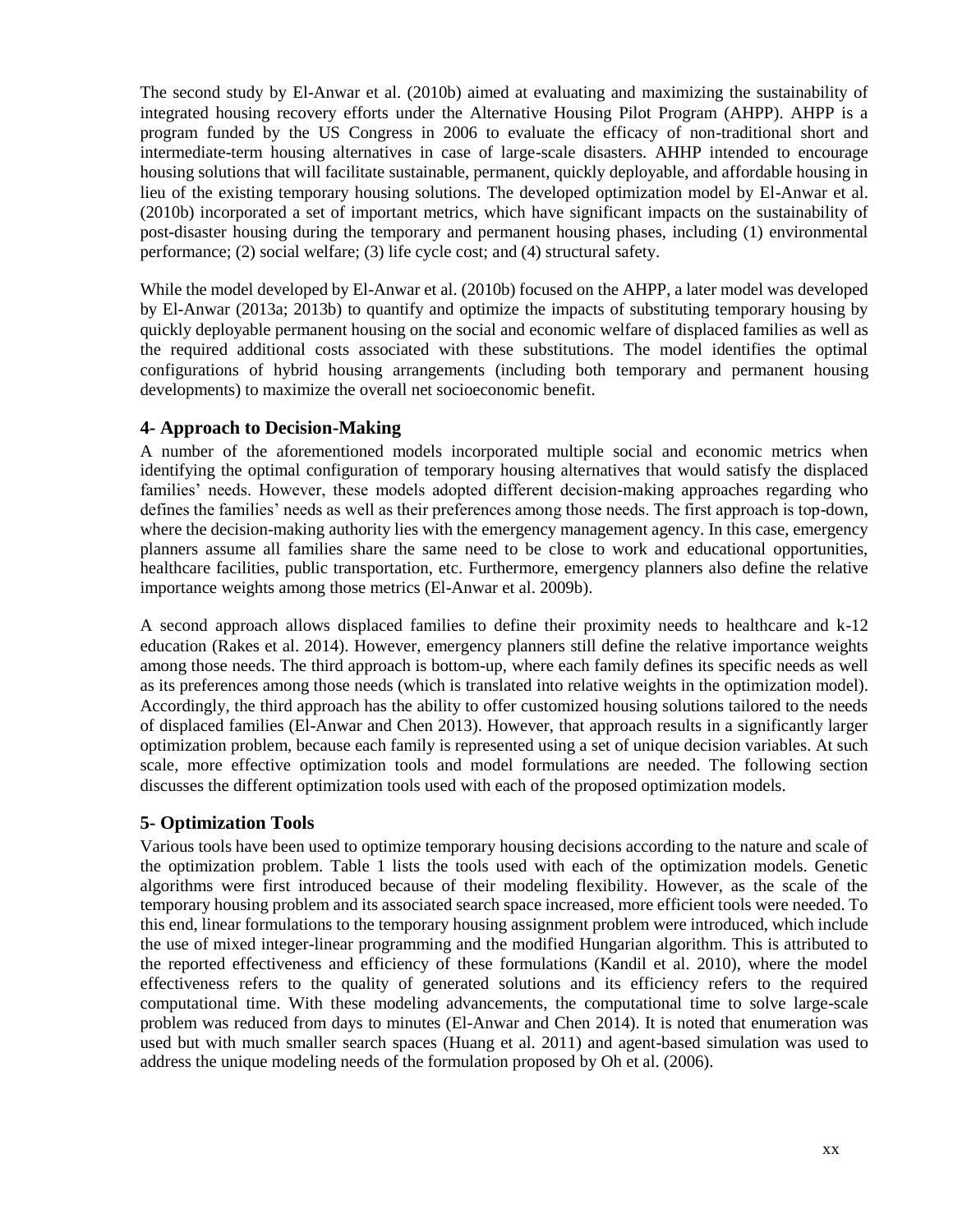| <b>Optimization Tools</b>           | <b>Research Studies</b>                                              |
|-------------------------------------|----------------------------------------------------------------------|
| <b>Agent-Based Simulation</b>       | Oh et al. (2006)                                                     |
| Genetic Algorithms                  | El-Anwar and El-Rayes (2007); El-Anwar (2013b)                       |
| <b>Enumeration (CFD Simulation)</b> | Huang et al. $(2011)$                                                |
| Linear, Integer, and Mixed Integer- | El-Anwar et al. (2008; 2009b; 2010a, b, c); Rakes et al. (2014); El- |
| Linear Programming                  | Anwar (2013a, b); El-Anwar and Chen (2013); Hu et al. (2014)         |
| Hungarian Algorithm                 | El-Anwar and Chen $(2014, 2016)$                                     |

## **Table 1: Utilized Optimization Tools**

## **6- Integration with Impact Assessment Software Systems**

In order to suppot the ulimate use of temporary housing optimization models by emergency management agencies, the comprehensive model proposed by El-Anwar et al. (2009b) was incorporated in MAEviz, which is seismic risk assessment open-source software developed by the Mid America Earthquake Center in cooperation with the National Center for Supercomputing Applications (El-Anwar et al. 2009a; MAEviz 2008). The optimization model is intergated in two modules within MAEviz for temporary housing analysis and temporary housing optimization. MAEviz can estimate housing losses and displacements following earthquakes, which is then used as input to the temporary housing modules.

## **7- Discussion**

In the last decade there has been significant advancements in temporary housing optimization models, whether in terms of the incorporated optimization objectives or the scale of the optimization problems to be solved (represented by the number of temporary housing alternatives and the number of housing assignments to be made). These breakthroughs, however, could not have been possible without the corresponding innovations in problem formulations. The ability to model the temporary housing optimization problems using linear equations enabled the use of mixed integer linear programming, which enabled the models to address cases of large-scale displacement. This linear formulation later facilitated the use of the modified Hungarian algorithm, which enabled the development of exponentially larger models capable of offering customized solutions for each family based on their individual needs and preferences. It is noteworthy that the computational speed of these models is essential to facilitate their practical use in disaster response. Furthermore, the linear formulations enabled the development of more robust optimization models that are less sensitive to the values of input parameters, which is a common drawback with the use of evolutionary algorithms.

#### **8- Conclusions and Future Work**

The management of temporary housing has a significant impact on displaced families, host communities, and the limited recovery budgets. Accordingly, there has been a serious effort to develop effective optimization models to address the multifaceted aspects of temporary housing. This effort included quantifying and consequently optimizing multiple objectives, creating innovative formulations to the optimization problem, and empowering the displaced families with more decision-making authorities.

More research is still needed to address a number of issues related to temporary housing optimizations. First, there is a need to be able to quickly confirm the structural and functional performance of existing housing facilities (e.g. hotels, motels, and other rental units) following disasters and to assess the environmental impacts of proposed temporary housing communities. This is a prerequisite to including these housing alternatives in the temporary housing optimization process. Second, more research should be dedicated to enable displaced families to select from a number of offered temporary housing solutions. This entails the use of phased optimization techniques, which can run the optimization model efficiently after each applicant makes a selection. Third, there is a need to integrate the various components of post-disaster recovery instead of focusing on temporary housing as an isolated problem, such as optimizing the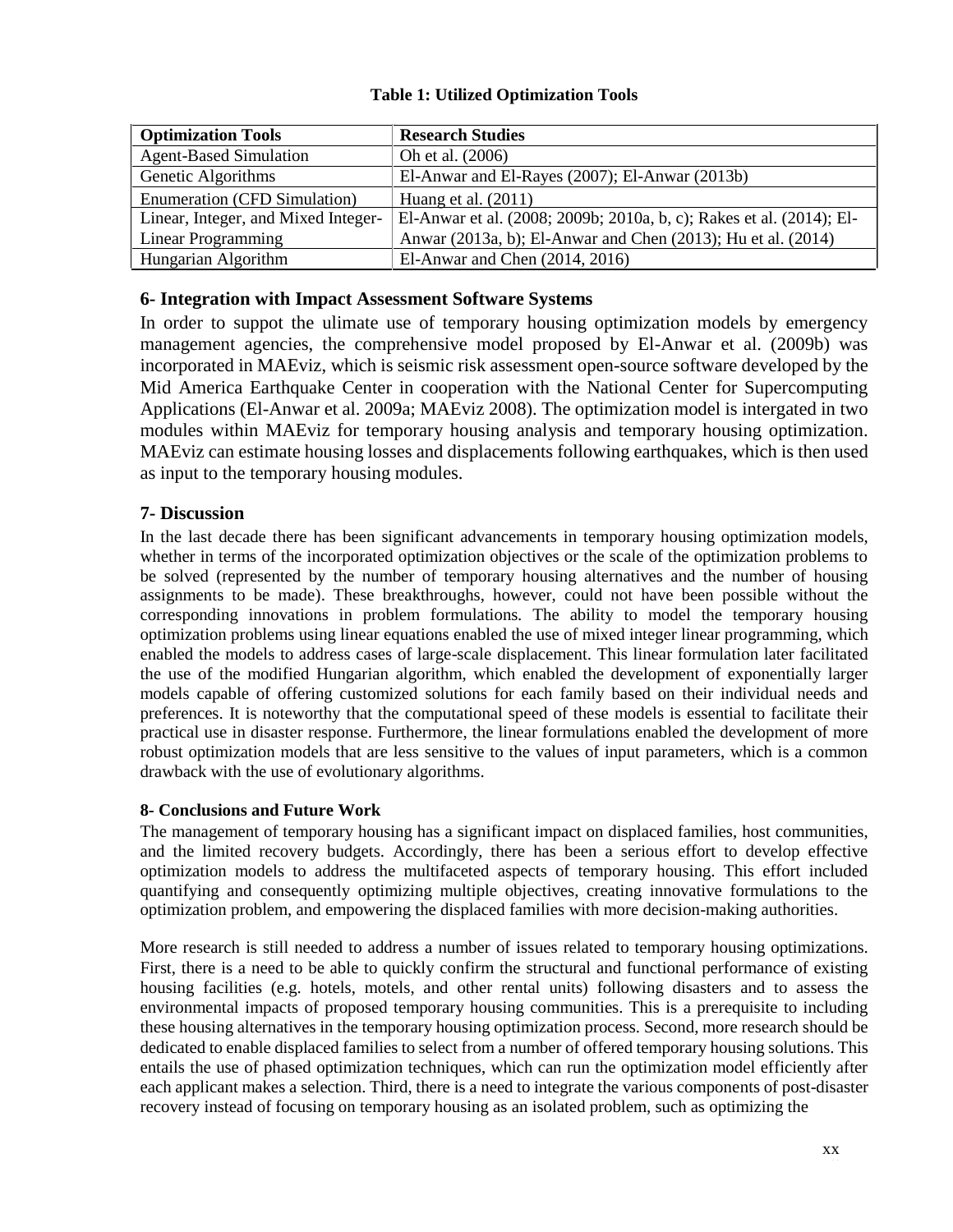recovery of transportation networks and community services and infrastructure. Fourth, similar research effort is needed to offer optimized housing solutions to displaced families due to wars and internal conflicts based on the specific needs in these situations.

#### **9- References**

- El-Anwar, O. (2013) (a) "Advancing Optimization of Hybrid Housing Development Plans Following Disasters: Achieving Computational Robustness, Effectiveness, and Efficiency." *J. Comput. Civ. Eng*., 27(4), 358–369.
- El-Anwar, O. (2013) (b) "Maximising the net social benefit of the construction of post-disaster alternative housing projects," *Disasters*, 37(3), 489–515.
- El-Anwar, O. and Chen, L. (2013) "Computing a Displacement Distance Equivalent to Optimize Plans for Post-Disaster Temporary Housing Projects," *Journal of Construction Engineering and Management*, ASCE, 139(2), 174–184.
- El-Anwar, O. and Chen, L. (2014) "Maximizing the Computational Efficiency of Temporary Housing Decision Support following Disasters," *Journal of Computing in Civil Engineering*, ASCE, 28(1), 113–123. doi:10.1061/(ASCE)CP.1943-5487.0000244.
- El-Anwar, O. and El-Rayes, K. (2007). "Post-Disaster Optimization of Temporary Housing Efforts," *Proc. of the ASCE Construction Research Congress*, Island of Grand Bahamas, May 6- 8, 2007.
- El-Anwar, O., El-Rayes, K., and Elnashai, A. (2008). "Multi-objective optimization of temporary housing for the 1994 Northridge earthquake," *Journal of Earthquake Engineering*, 12(1), 81 — 91.
- El-Anwar, O., El-Rayes, K., and Elnashai, A. (2009) (a). "An Automated System for Optimizing Post-Disaster Temporary Housing Allocation," Journal *of Automation in Construction*, 18(7), 983-993.
- El-Anwar, O., El-Rayes, K., and Elnashai, A. (2009) (b). "Optimizing Large-Scale Temporary Housing Arrangements after Natural Disasters," *Journal of Computing in Civil Engineering*, ASCE, 23(2), 110 - 118.
- El-Anwar, O., El-Rayes, K., and Elnashai, A. (2010) (a). "Maximizing Temporary Housing Safety after Natural Disasters," *Journal of Infrastructure Systems,* ASCE, 16(2), 138-148.
- El-Anwar, O., El-Rayes, K., and Elnashai, A. (2010) (b). "Maximizing the Sustainability of IntegratedHousingRecovery Efforts,"*JournalofConstructionEngineeringand Management*, ASCE, 136(7), 794-802.
- El-Anwar, O., El-Rayes, K., and Elnashai, A. (2010) (c). "Minimization of Socioeconomic Disruption for Displaced Population Following Disasters," *Disasters*, 34(3), 865−883.
- FEMA (2005). "Final environmental assessment: Groom road emergency temporary housing site, East Baton Rouge Parish, Louisiana." FEMA-1603-DR-LA, September 2005.
- El-Anwar, O., El-Rayes, K., and Elnashai, A. (2011) "Preparing for a New Madrid Earthquake: Accelerating and Optimizing Temporary Housing Decisions for Shelby County, TN," *Proceedings of the ASCE International Workshop on Computing in Civil Engineering*, June 19-22, 2011, Miami, FL.
- Giovinazzi, A., Wenzel, H., Powell, D., and Lee, J.S. (2013) "Consequence-based decision making tools to support natural hazard risk mitigation and management: evidences of needs following the Canterbury (NZ) Earthquake sequence 2010-2011, and initial activities of an open source software development Consortium" In Proceedings of the 2013 NZSEE Conference, April 26-68, Willington, NZ.
- Hosseini, S., de la Fuente, A., and Pons, O. (2016). "Multicriteria Decision-Making Method for Sustainable Site Location of Post-Disaster Temporary Housing in Urban Areas." *J. Constr. Eng. Manage.* , 10.1061/(ASCE)CO.1943-7862.0001137 , 04016036.
- Hu, Z. H., Sheu, J. B., and Xiao, L. (2014). "Post-disaster Evacuation and Temporary Resettlement Considering Panic and Panic Spread," *Transportation Research Part B: Methodological*, 69, November 2014, 112-132.